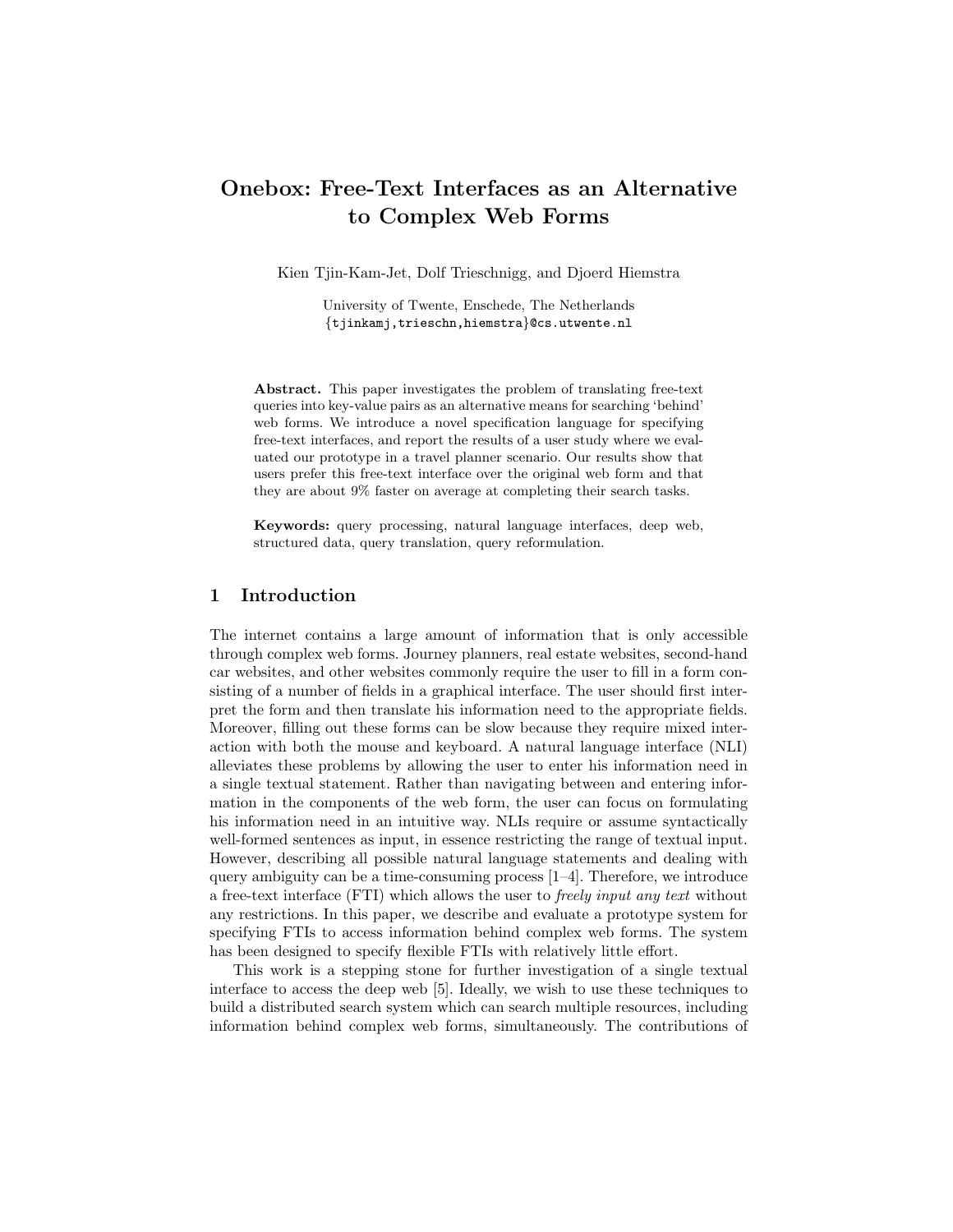this paper are as follows:  $i)$  we introduce a specification language for describing free-text interfaces (FTIs) to complex web forms;  $ii$  as a proof of concept, we show that this language can be effectively used to describe a flexible FTI to a travel planner web form; and *iii*) we demonstrate that users find results faster with an FTI than with a existing web form.

The remainder of this paper is structured as follows: Section 2 describes the requirements and our prototype framework. Our experiment setup and the results are described in Section 3. Sections 4 and 5 discuss our work and overview related work. Finally, Section 6 concludes our work.

# 2 Free-Text Interfaces to Web Forms

The goal of the FTI is to offer simple textual access to content behind a web form. The FTI should rank plausible interpretations (basically, ways to fill out a web form) of the user's free-text input. Kaufmann and Bernstein [2] showed that it is important to guide the user during the query formulation process. Therefore, the FTI should also offer query suggestions to guide users in formulating their queries. Lastly, it should be easy to specify the capabilities of the FTI (from the developer's perspective). Figures 1 and 2 give examples of a complex web form of a travel planner website (with many input fields and options) and an FTI to the same web form, respectively.

| From | Station       |      | Amsterdam                              |  |
|------|---------------|------|----------------------------------------|--|
| То   | Station       |      | utre                                   |  |
|      | Via Station   |      | Utrecht<br>Utrecht Centraal            |  |
| Date | 9<br>14       | 2010 | Utrecht Lunetten                       |  |
| Time | 15 : 12       |      | Utrecht Maliebaan<br>Utrecht Overvecht |  |
|      | ◎ Departure ◎ |      | Utrecht Terwijde<br>Utrecht Zuilen     |  |

Fig. 1. A complex web form (that offers interactive query suggestions), based on the Dutch Railways site.

# Trajectvinder amsterdam utrecht search

amsterdam utrecht amsterdam utrecht centraal amsterdam utrecht lunetten amsterdam utrecht maliebaan amsterdam utrecht overvecht amsterdam utrecht terwijde amsterdam utrecht zuilen

Fig. 2. Trajectvinder ('Route Finder'): a free-text interface (that offers interactive query suggestions), tailored to the complex web form.

#### 2.1 Framework

Our framework basically scans the user input for known patterns. Particularly, it tries to interpret the input by finding valid pattern combinations. The patterns, and other configurable items, will be described in more detail in Section 2.2.

Obtaining and ranking interpretations. The process of interpreting the user input follows the following five steps: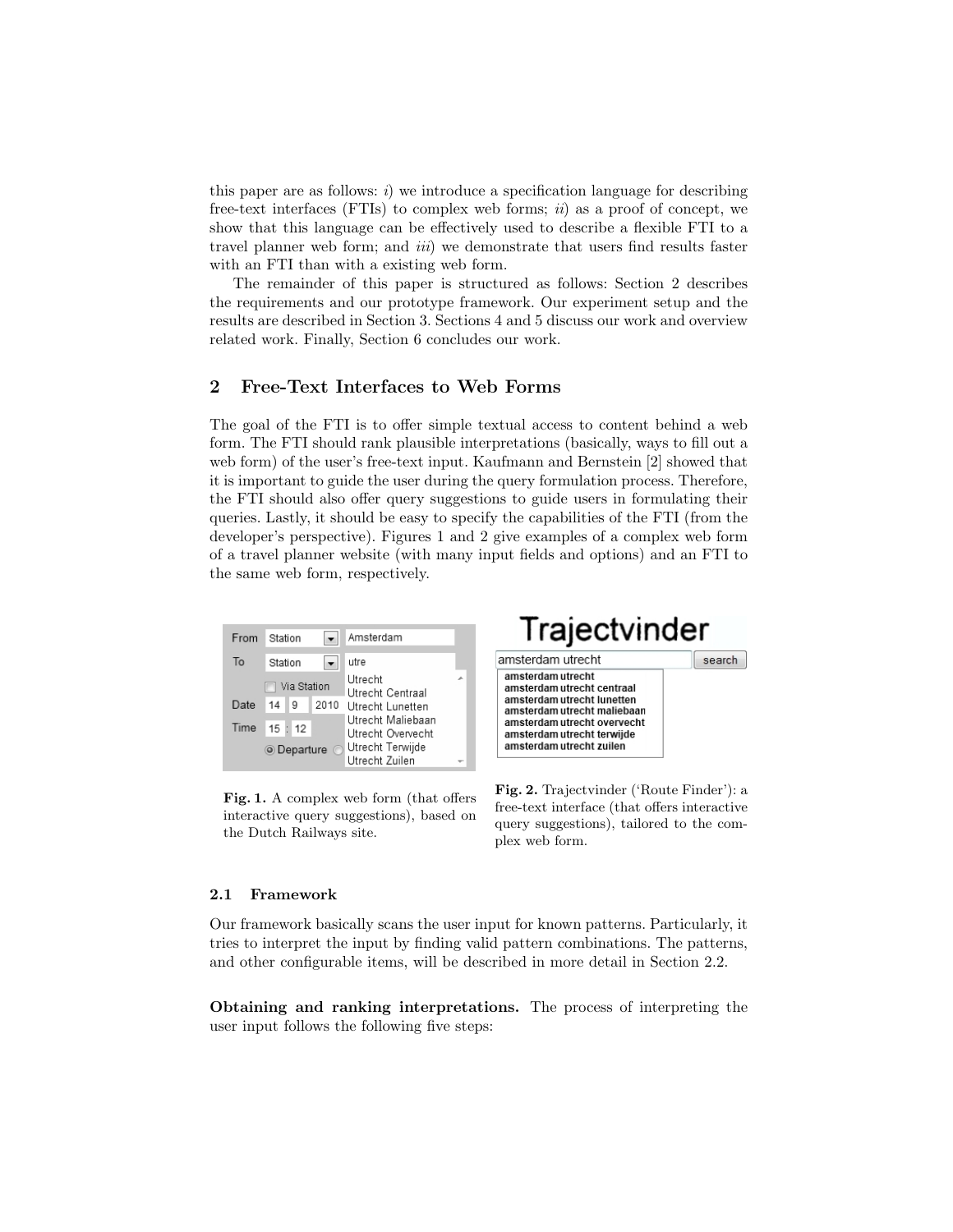- 1. Scanning for input regions: the user input is scanned for known patterns from left to right, on a word-by-word basis (a word is delineated by a white space). At each word, the longest matching pattern(s) starting from that word is (are) stored. This process yields a set of possibly overlapping input regions, where each region could have several annotations. (A region could be matched by different patterns, e.g. a region containing the token '2000' could be annotated as: a year, an amount of money, or a car model);
- 2. Generating non-overlapping region sets: the set  $\Gamma$  of all non-overlapping sets of regions with maximal coverage of the input is generated;
- 3. Generating interpretations: for each region set  $\gamma \in \Gamma$  all possible combinations of annotations are generated. This results in the set of possible interpretations;
- 4. Filtering interpretations: first, interpretations are 'cleaned' by removing extraneous annotations. Examples of extraneous annotations are prefix (or postfix)-annotations that precede (or follow) annotations which are not specified by the pattern to which prefix (or postfix) corresponds. Also, all annotations that exceed the number of times they are allowed to appear in the underlying web form are extraneous annotations. Second, the complete interpretation is removed if it does not satisfy the constraints; and,
- 5. Ranking interpretations: the interpretations are ranked by the number of annotations they contain, and by the specified pattern order in the configuration file.

Generating suggestions. We generate two types of suggestions: token expansions and pattern expansions. The suggestions are interactive query expansions [6], based on the last few input characters, and are only shown when they are applicable. When the last few input characters denote a prefix of some pattern, this triggers token suggestions of the expected type, only if the type was defined by a list of tokens. If the expected type was defined by a regular expression, no suggestions can be shown. When the last few input characters denote the body of some pattern, and if the set of postfix strings of this pattern is non-empty, then the default (longest) postfix is shown.

#### 2.2 Configurable Items

The FTI can be configured by specifying the following items:  $i)$  the web form's lexicon;  $ii)$  the constraints,  $iii)$  the patterns; and  $iv)$  the result generation rules.

Lexicon. The input fields of a web form often syntactically constrain user input, e.g. limiting the number of characters, or only accepting input from a pre-defined list of tokens. Regular expressions are used to pose even more syntactic restrictions, such as, allowing only numbers or zip-codes. Input fields (e.g. drop-down menus) may map external strings to internal form values. The lexicon contains known values (both internal and external): it consists of the regular expressions, the list of tokens, and the mapping from external to internal values.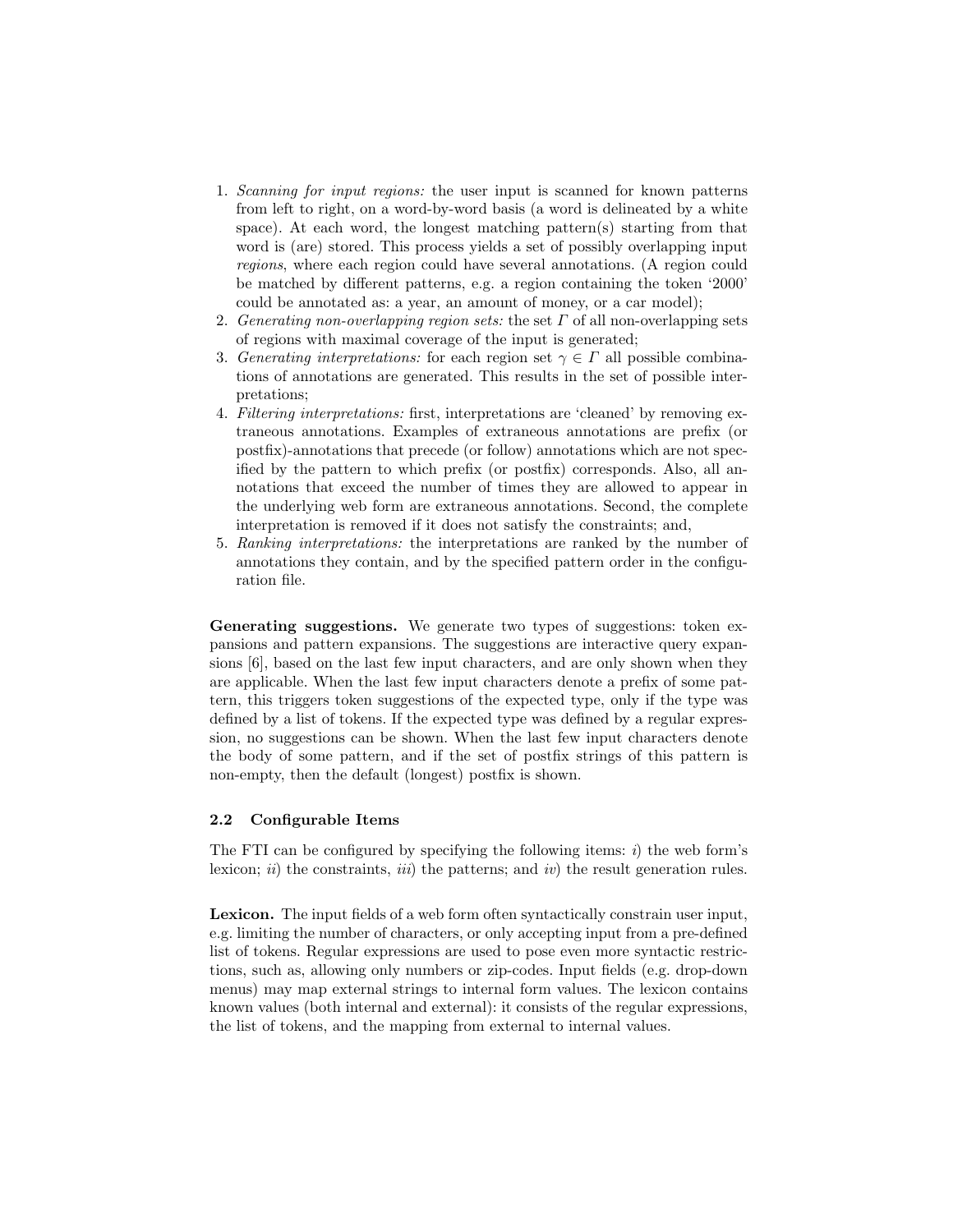Constraints. The constraints denote value restrictions and relations. Example restrictions are mandatory values (i.e. values that must be found in the input), or value comparisons (e.g. a price value should be greater than zero). Value relations are apparent in some web forms. For example, in the car-sales domain, each value from the class "car brands" can have an associated set of values from the class "car models". Whenever a brand is selected, the list of available models changes accordingly. These relations are useful for: limiting the set of valid queries, ranking query interpretations, and generating query suggestions.

Patterns. Consider the input query "find me a trip to Amsterdam from Paris". Here, the values are 'Amsterdam' and 'Paris', and the contexts are 'to' and 'from', respectively. A system that responds with "from Amsterdam, to Paris" in the first place and "from Paris, to Amsterdam" in the second place, is not considered user friendly (as it generated a false positive and it may have wasted the user's valuable time). Simply scanning text input for known values, without considering the context of the extracted values, may lead to unnecessary query interpretations.

Therefore, we adopt a bottom-up approach for capturing the context: a set of patterns must be specified for each input field. Each pattern consists of three parts: a prefix, a body, and a postfix part. The affixes (the prefix and postfix) each denote a finite list of strings, including the empty string. Note that the affixes can be used to incorporate idioms of natural language. If a particular value is found (i.e. it matched the body part) as well as a corresponding (nonempty) affix, that value is then bound to the field to which this pattern belongs.

Two patterns could be combined into a range pattern. A range pattern is useful for disambiguation. For example, the input '1000 - 2000 euros' would be interpreted as 'minimal 1000 euros and maximal 2000 euros'. Without range patterns, we would find '1000' (it could be a car model, a min price, or a max price) and '2000 euros' (it could be min price or max price), which would have to be further processed in order to remove erroneous interpretations.

Result generation rules. A query interpretation is displayed as a result snippet (see Fig. 3), containing a title, a description, and a URL. To ge-

nerate the title and the description, an ordered set of field templates must be specified. A field template specifies how a field's value should be displayed. To generate the URL, the http-request method (i.e. get or post), the actual action-URL, and all the form's input fields (including hidden fields, fields displayed as radio buttons, etc.) must be specified.



http://www.example.com Routes from Utrecht to Amsterdam

Details: travelling on 14-9-2010, departure at 15:25 http://www.example.com

Fig. 3. Interpretation as result snippets.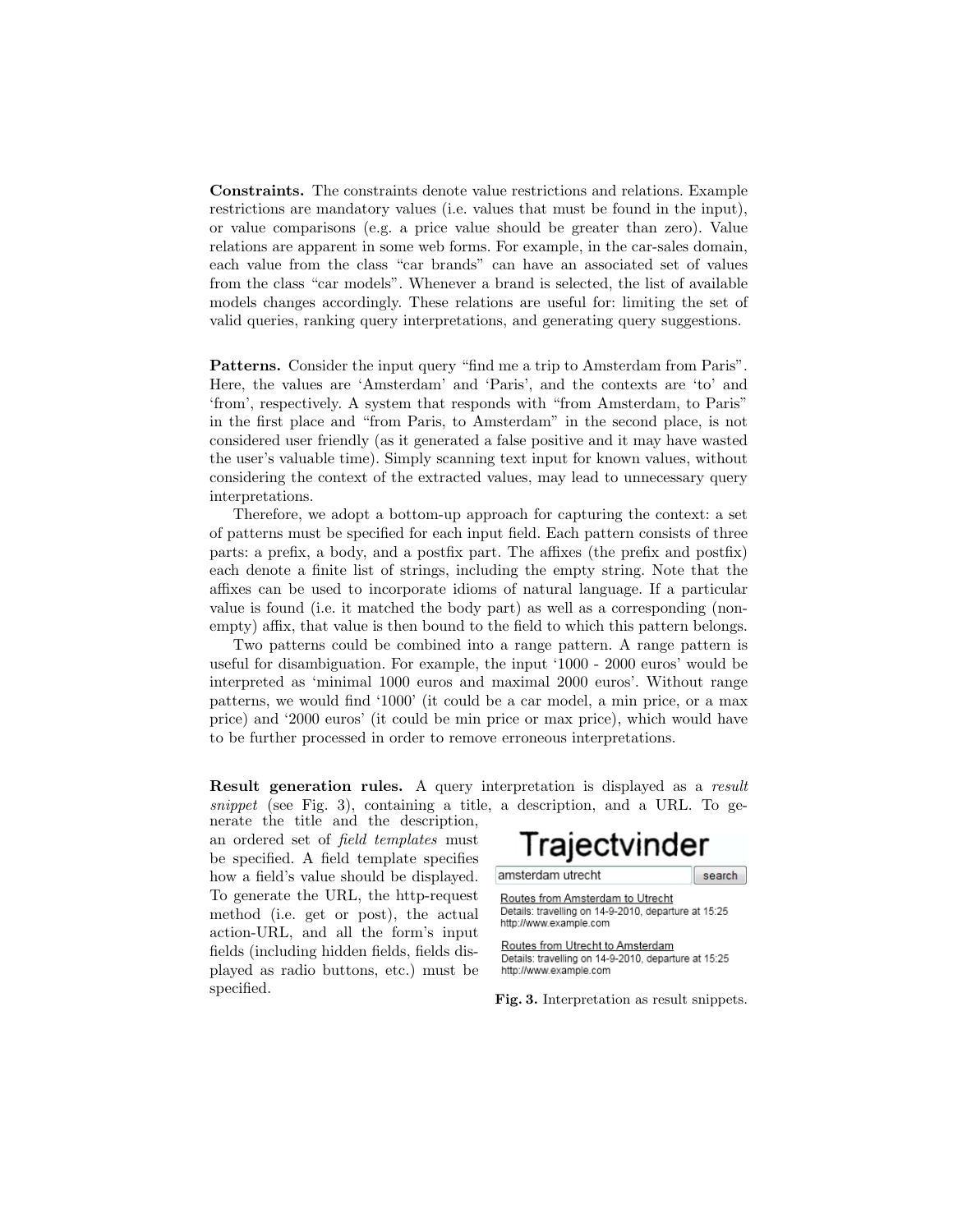#### 2.3 A Toy Example

Figure 4 depicts an example configuration file and shows how the lexicon, the constraints, the patterns, and the result generation rules, are specified.

The tokens element contains token instances. Each instance belongs to a specific type, has one internal value and a list of external values (treated as synonyms by the system). Multiple instances can belong to a single type.

The id attribute of a pattern element contains the name of the input field to which the captured value should be assigned. A pattern's capture element specifies the type to be captured. A pattern's  $\text{prefix}(\text{postfix})$  element specifies a list of strings. (This may be specified as a Kleene star-free regular expression, which is expanded to the list of possible strings.)

The constraints may contain: i) a list of mandatory field combinations; or ii) a list of comparisons, e.g. comparing the value of one field to the value of another or to some constant value.

```
<?xml version='1.0' encoding='UTF−8' standalone='yes' ?>
<root><tokens>
    <instance type='station' internal='1'>
      <external>amsterdam amstel</external>
      <external>amstel</external>
    \langle/instance\rangle\langle instance type='station' internal='2'>
  ...
</tokens>
  <patterns><pattern id='fromloc'>
      <option>
        <prefix>((depart(ing|ure)? )?from)?</prefix>
         <capture>station</capture>
      </option>
    \langlepattern>\langlepattern id='toloc'>...
  \langle/patterns>
  \langle constraints\rangle<mandatory_fields><fieldset><field>fromloc</field>
         <field>toloc</field>
      \langle fieldset >\langle/mandatory_fields>
    < field field not equal='fromloc' to='toloc' />
  </constraints>
  \langleresults><url method='get'>http://www.example.com/search.html?loc1={fromloc}&...</url>
<title max='3' starttext='Example.com: search results for '>
      \leqfieldtemplate id='fromloc' prefix='from ' postfix=' ' />
      \langlefieldtemplate id='toloc' prefix='to ' postfix=' ' />
    …<br></title>
    <defaults>
      \langle field id='arrivalTime' external='arriving on ' internal='true'/></defaults>
  \langleresults>
\langleroot>
```
Fig. 4. An example configuration file.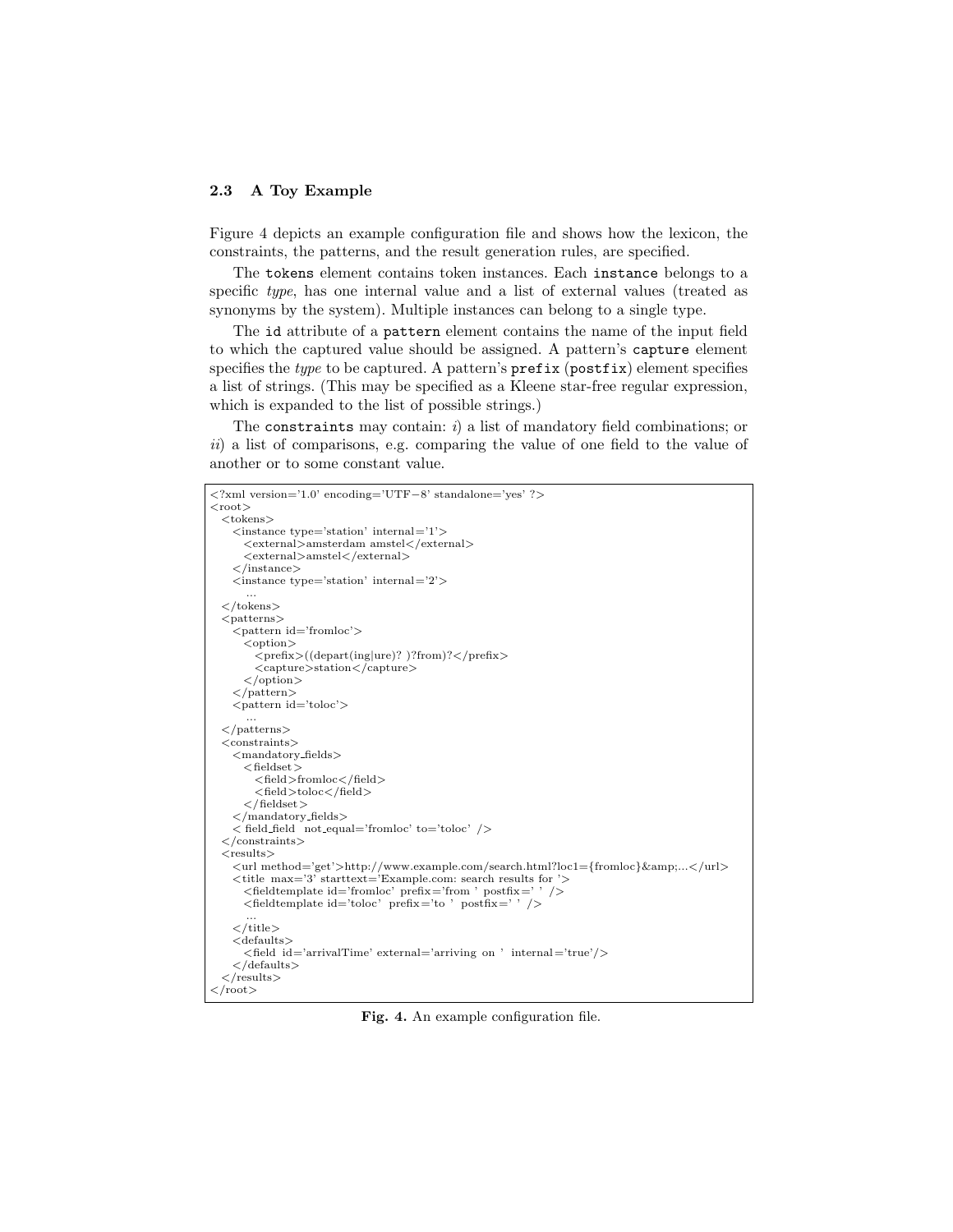Lastly, the results element specifies what the interpretation's title, description, and URL should look like. It also contains possible default (internal) values (with corresponding external values) for input fields. The url element specifies both the action-URL and http-request method. The title element (just like the omitted description element) contains an ordered list of field templates. Each template corresponds to exactly one of the form's input fields, indicated by the id attribute. The title (description) is generated by listing the contents of its start text attribute and concatenating the contents of the active field templates, up to the specified max number of templates. A template is active if the value of the input field it refers to is not empty.

# 3 Experiment and Results

We developed a prototype framework and evaluated it for an existing travelplanner web form. The web form is as depicted in Fig. 1, the resulting FTI is depicted in Fig. 2. A total of six information items can be specified in the form: a departure location, an arrival location, an optional via location, the time, the date, and a flag indicating whether the date and time are for arrival or departure.

In this experiment, we tried to answer the following questions:  $i$ ) do people prefer to use such an FTI over the existing web form in the first place?  $ii$  is searching by means of an FTI faster than searching by means of a complex web form? *iii*) how much variation exists in the query formulations? *iv*) are people consistent in their query formulations?  $v$ ) what are the most positive and negative aspects of the FTI? and  $vi$ ) why is the FTI better, or worse, than the complex web form?

#### 3.1 Experimental Setup

Experimental procedure. The experiment consisted of an offline and an online part, followed by a questionnaire.

During the offline part, the subjects first provided background information (e.g. age, study). Then, they wrote down their 'most recent travel question' if they could remember it. Next, an information need was shown as a topographical picture with lines connecting two or three places, along with a desired date and time. The subjects were asked to fill out the complex web form (on paper) based on this information need. Next, they were shown a different information need and had to fill out the FTI (also on paper). Finally, the subjects were shown a filled out complex web form, and they reformulated that into a question suitable for the FTI. We aimed to collect query formulations, with as little bias to the question as possible. That is why we asked the subjects to formulate a query from memory, and to formulate a query based on pictures instead of textual descriptions of the information need.

During the online part, the subjects were given time to experiment with the complex interface of the existing travel planner site. Then, their task was to find 5 specific train routes and to write down the departure and arrival times.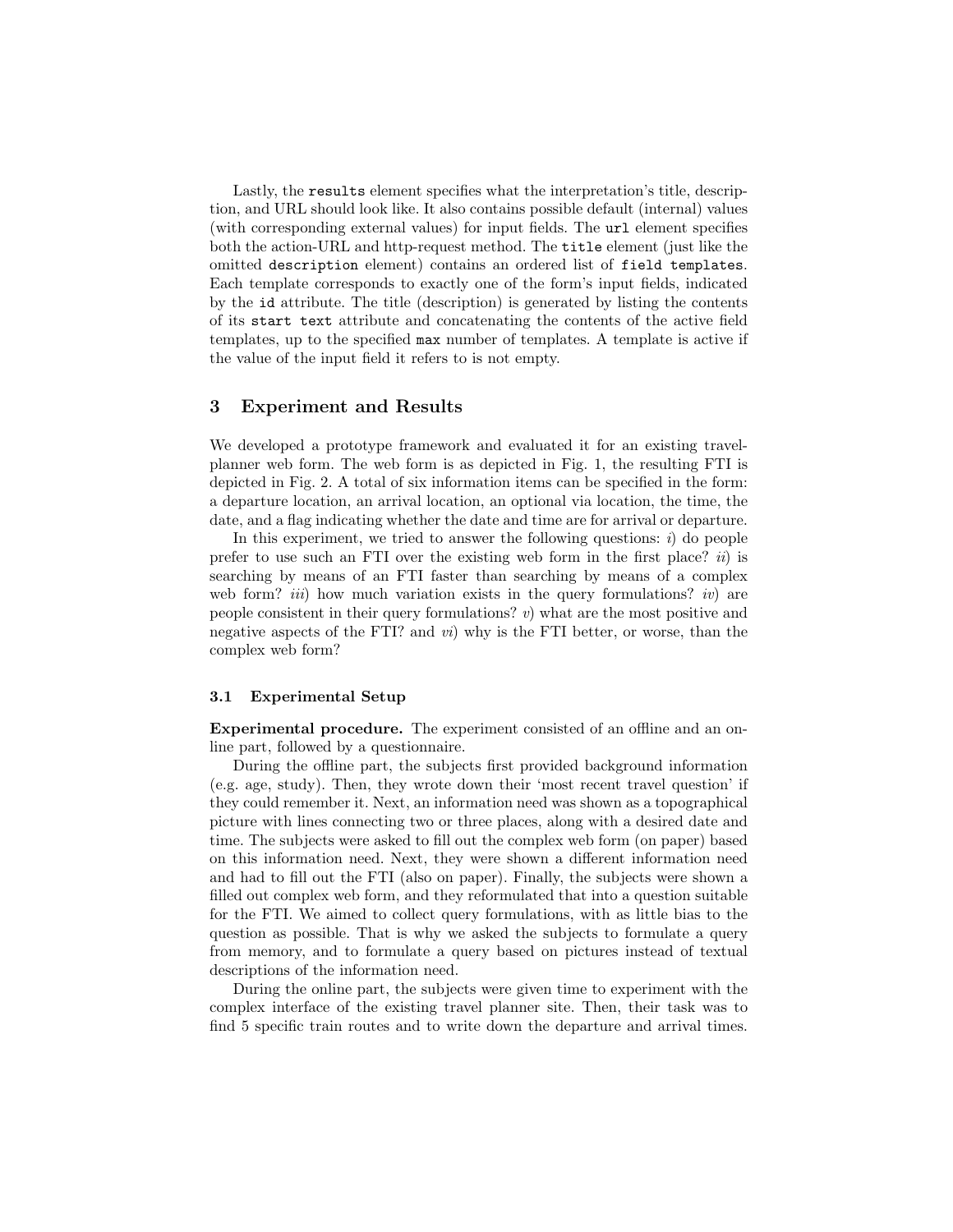We recorded the total time to complete all five tasks. Each route was described textually, with a different order of the information items (i.e. the date, time, and locations), and with different wordings (e.g. ten past one, or  $13:10$ ). Next, the subjects were given time to experiment with the FTI. After that, they were asked to find 5 specific routes and to write down the departure and arrival times, and the total time was also recorded.

All questions in the questionnaire were answered on a five-point Likert scale, except for the open questions and explanatory questions. The subjects had to indicate whether they thought the FTI was easy to use, if they could find results faster using the FTI, and whether the results of the FTI were correct. They indicated whether or not the FTI was nicer and better, and explained why they thought so. There were two open questions, asking the subjects to indicate the most negative and the most positive aspects of the system. Finally, they indicated which system they preferred.

Analysis. We tested whether the task completion times of the FTI differed significantly  $(p < 0.05)$  from those of the complex web form, using the Paired Samples T-Test [7]. We also tested whether the five-point Likert scale values differed significantly from neutral (i.e. the number '3'), also using the T-Test.

Further, we evaluated the query formulation consistency by looking at the order of the information items. Each item was first replaced by a symbol as follows. We replaced the 'from' (location) with A, 'to' with B, 'via' with V, the 'date' with D, and the 'time' with T. For example, the input "from Amsterdam via Haarlem to The Hague, tomorrow at 10am." was represented as AVBDT. We then measured the correlation between the subject's query formulation and the task description using Kendall's  $\tau$  [8]. Lastly, for each subject, we measured the average Kendall's  $\tau$  over the combinations of the subject's formulations.

#### 3.2 Results

The subjects. A total of 17 subjects (11 male, 6 female) participated in the study. The age distribution ranged from 21 to 66, with a mean of 32, as most subjects were between the age of 21 and 33. The background of the subjects ranged from (under)gradate students in various studies to people working in healthcare, consultancy, and IT-software development. The overall experiment (including the questionnaire) took around 30 minutes on average for each subject.

The questionnaire. Comparing the free-text interface (FTI) against the complex web form, the subjects indicated on a five-point Likert scale whether the FTI was: faster  $(2.4)$ , nicer  $(1.8)$ , better  $(2.5)$ , and preferred  $(2.0)$ . The numbers in parentheses are the average scores, where '1' indicates full agreement, and '5' denotes the opposite. All results were significant ( $p < 0.05$ ) except for the third aspect, whether the FTI was better, which was not significant.

On average, the subjects felt they were a little faster at completing their tasks with the FTI compared to the complex web form. This was supported by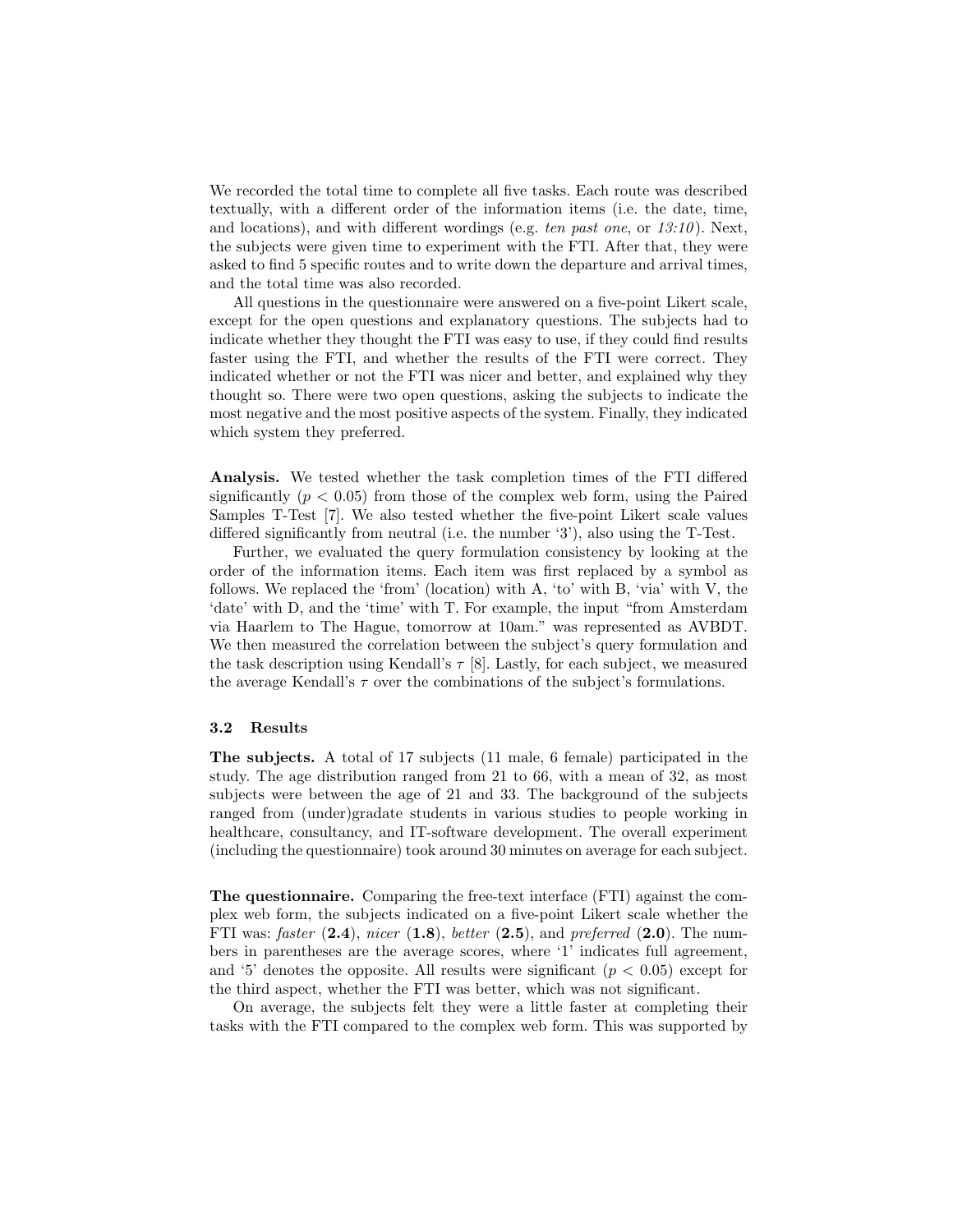the times measured for the web form and the FTI, with 7.3 and 6.7 minutes on average, respectively. The subjects were significantly  $(p = 0.032)$  faster, by about 8–9%, when using the FTI instead of the complex form.

Pros and cons. The subjects listed the most negative and most positive aspects of the FTI. The following negative aspects were mentioned: 24% of the subjects indicated that there was no example or short manual (obliging the subjects to 'just type in something, and it worked'); 18% indicated that the appearance of the interface was too simple, e.g. it lacked pictures; and 12% mentioned the fact that they had to 'clickthrough' to obtain the same results as with the complex web form. The following **positive** aspects were mentioned:  $41\%$  of the subjects liked the fact that the system 'understood' dates like tomorrow and Tuesday, and written time like 'ten past nine'; 41% liked the fact that you only had to type (without clicking on menus); 35% mentioned the query-suggestions as a useful feature; and 18% appreciated the fact that the input order of information items (e.g. time, date, places) did not matter.

**Consistency.** When considering only the order of the information items<sup>1</sup> in a query, there were 17 different query formulations. The three most frequent online query formulations were: ABDT 41%, ABVDT 15%, and, tied at third place with 6%, were ABTD, DTABV, and TABVD.

The mean Kendall's  $\tau$  between the online task descriptions and the query formulations was **0.42**. The task with the highest average  $\tau$  (0.96) was sequenced ABDT, the other tasks were BADT (0.67), TABVD (0.39), DTABV (0.09), and TBAD (-0.02). Two subjects always followed the same information order of the descriptions and had an average  $\tau$  of 1.0 (though they used different wordings). Three subjects had an average  $\tau$  between 0.6 and 1.0, and the rest of the seventeen subjects had an average less than or equal to 0.3.

The mean Kendall's  $\tau$  for the (within subjects) online query formulations was 0.64. Six subjects always formulated their questions in the same order and had an average  $\tau$  of 1; six subjects averaged between 0.7 and 0.9; and, five subjects had an average  $\tau$  less than 0.2.

Overall, the subjects were highly consistent in their query formulations. Further, the descriptions had little effect on the subjects' query formulations; the moderate correlation (0.42) is most probably an artifact of the fact that the subjects consistently formulated their queries as ABDT. (This explains the high correlations between the query formulations and the two tasks ABDT and BADT.)

#### 4 Discussion

#### 4.1 Methodology and Results

We tried to prevent the subjects from mindless copying of the task descriptions by presenting the tasks on paper instead of on screen. Nevertheless, the large

<sup>&</sup>lt;sup>1</sup> i.e. the 'date' (D), 'time' (T), and the 'from' (A), 'to' (B), and 'via' (V) locations.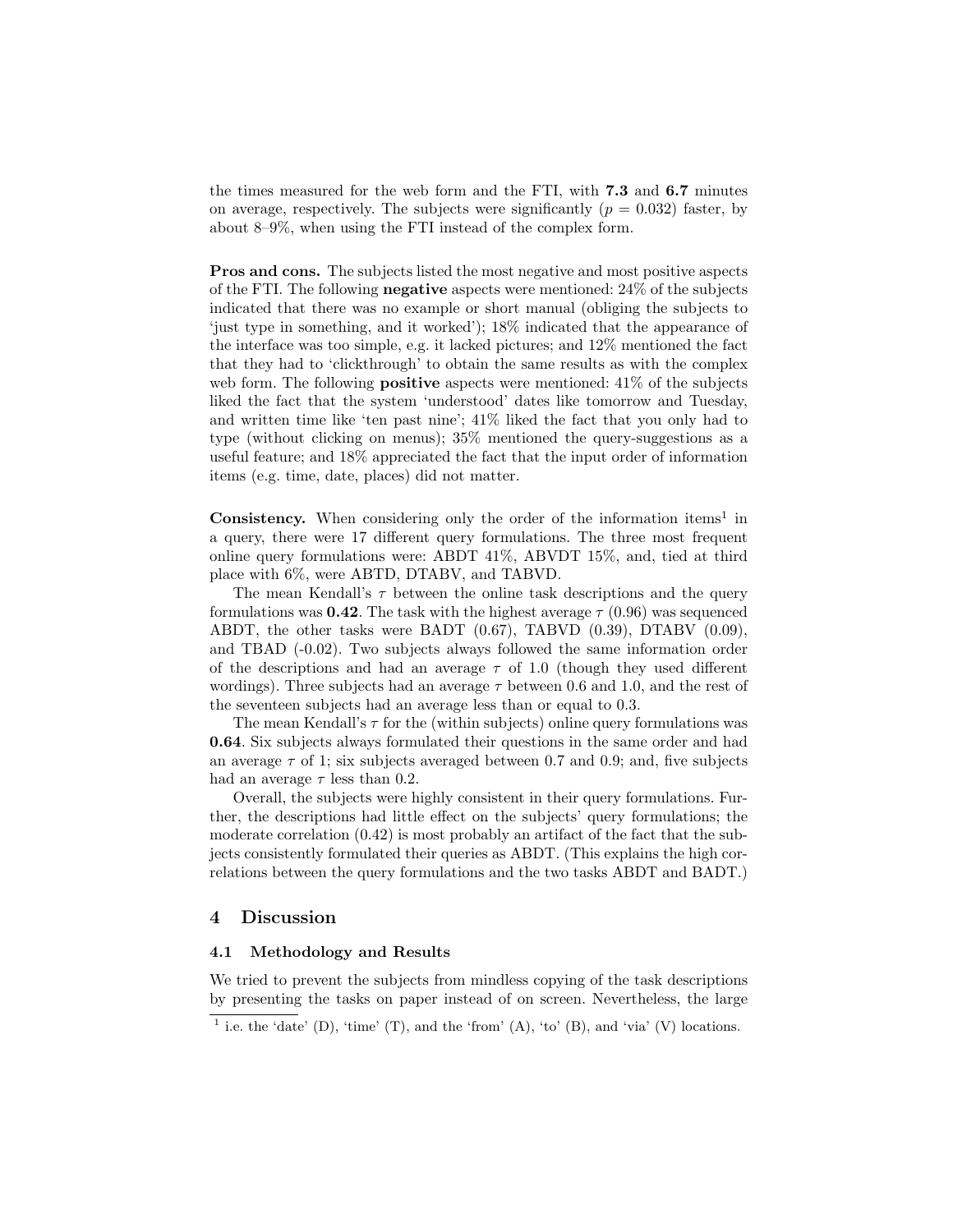number of different query formulations we collected was surprising, since:  $i$ ) the subjects could have just retyped the task descriptions;  $ii)$  there were only 17 subjects; and *iii*) the travel-planner web form was relatively simple. With so much query variation in this limited scenario (in both the order of information items and wordings used), even higher variation might be expected in a more complex scenario.

The paper&pencil-approach demanded manual time measurement. We measured the total time to complete all 5 search tasks, as it would be more difficult to obtain accurate measurements for individual tasks. Consequently, we could not determine whether the time per task decreased or not. Even though we noticed several times that subjects were clearly experimenting with the free-text interface during the tests (as they were talking out loud, saying 'what if I typed...'), the average time of the FTI is still significantly lower than that of the complex web form.

#### 4.2 Limitations

We used shallow parsing to extract 'bags of key/value-pairs'. No grammar is used, therefore, a natural limitation is that we cannot parse nested structures. For example, we would not be able to parse nested mathematical equations, nor complex language constructs like "if X, what happens to Y and Z" (where X, Y, and Z are complex statements containing conjunctions and disjunctions). Note that this is not necessary since typical web forms do not allow such constructs either.

#### 4.3 Specialized Features

In some cases, it could be handy to invoke a suitable function with the detected values as arguments. For instance, to extract the actual 'dd-mm-yyyy' time format from the input 'next week Friday', some function similar to 'getDate()' should be called to obtain the current date in order to calculate the intended date. The framework contains several pre-defined functions (e.g. for extracting dates and times) which can be invoked simply by specifying the field(s) that accept(s) a function value. Future versions of the framework will allow users to add user-defined functions.

#### 4.4 Practicality of the Framework

For users. Our work has the potential for solving the deep web problem. Given a free-text search query, we can generate "real-time deep web results" (i.e. result snippets with valid query-URLs as data-entry points). Deep web search ultimately enhances our search experience by allowing users to search more content and to specify attribute or facet restrictions, besides merely a list of key words.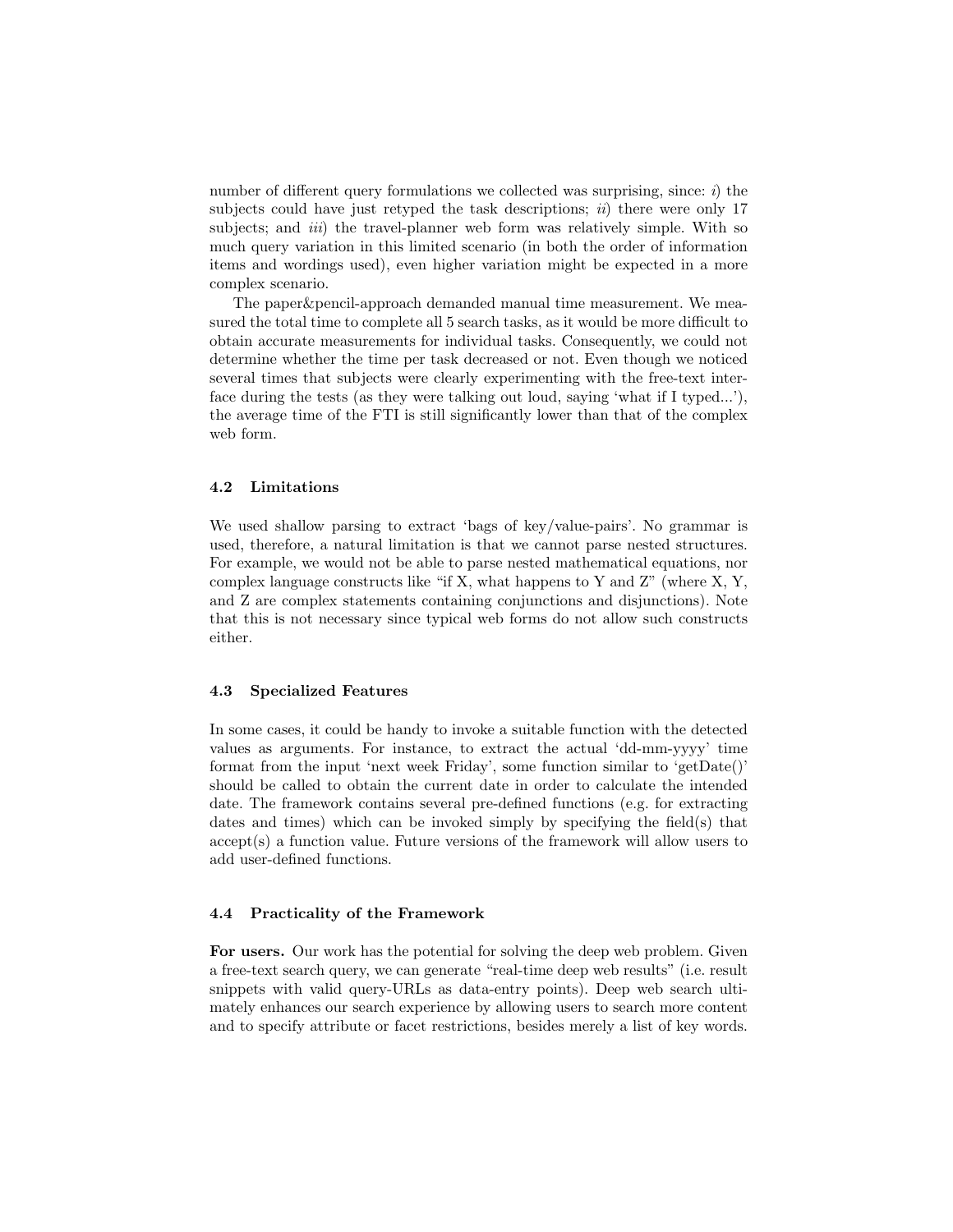For providers. We believe that web companies will be encouraged to create their own configuration files for the following reasons:  $i$ ) we showed that end users prefer such an interface;  $ii)$  (we claim that) it is easy to write a configuration file; and *iii*) visibility and user-friendliness are crucial for web companies.

Evidence for the last point can be found in a study by Alba et al. [9], where they observed that: (1) the revenues of websites depend on the data that users see on the site's web pages; (2) websites are extremely motivated to ensure correctness, accuracy, and consistency on the web pages shown to the end user; and (3) websites do not accord the same level of significance to the data delivered by the APIs. Alba et al. show that web companies care greatly for their 'public image', since: i) selling products or services is difficult if users do not know about you; and  $ii$ ) users are more inclined to make a purchase if they feel positive about the website. Furthermore, the large number of articles on the web about search engine optimization strongly indicates that web companies are spending a lot to increase their visibility to the users.

Our free-text interface for searching over web forms has the potential to both increase the visibility of a web site (i.e. deep web search, enabling search over otherwise uncrawlable data) and to provide more user-friendly search interfaces for websites that implement this interface.

# 5 Related Work

A similar problem of filling out a web form for a given text query was tackled by Meng [10]. Meng used various statistical disambiguation techniques. However, a drawback of his statistical approach is that it requires (training) data that is often difficult to obtain (e.g. it requires domain-specific queries in order to obtain the 'global' statistics, and the data must often be annotated manually). Instead of statistical disambiguation, we scan for valid pattern combinations and present a ranked list of alternative interpretations to the user.

Weizenbaum described Eliza [11], one of the earliest systems with a natural language interface. The input text is parsed using decomposition rules triggered by keywords. Responses are generated based on reassembly rules pertaining to the decomposition rule. These rules are stored in a script which can be easily modified. During a session, a re-triggered decomposition rule may generate a different response. Unlike Weizenbaum, we generate responses depending on a set of detected patterns instead of a single decomposition rule, and we do not vary the responses. Recent keyword-based retrieval systems over structured data [12– 16] generate a ranked list of structured queries or query interpretations, such that the user can select the right interpretation. However, most model the query as a bag of terms, disregarding the context of the extracted values, whereas we use patterns to capture the context. Further, they use a probabilistic or heuristic approach to rank the interpretations. Other grammar-based natural language interfaces have been developed [17–20]; however, the majority of these systems were application-specific which made it difficult to port the systems to different applications [21].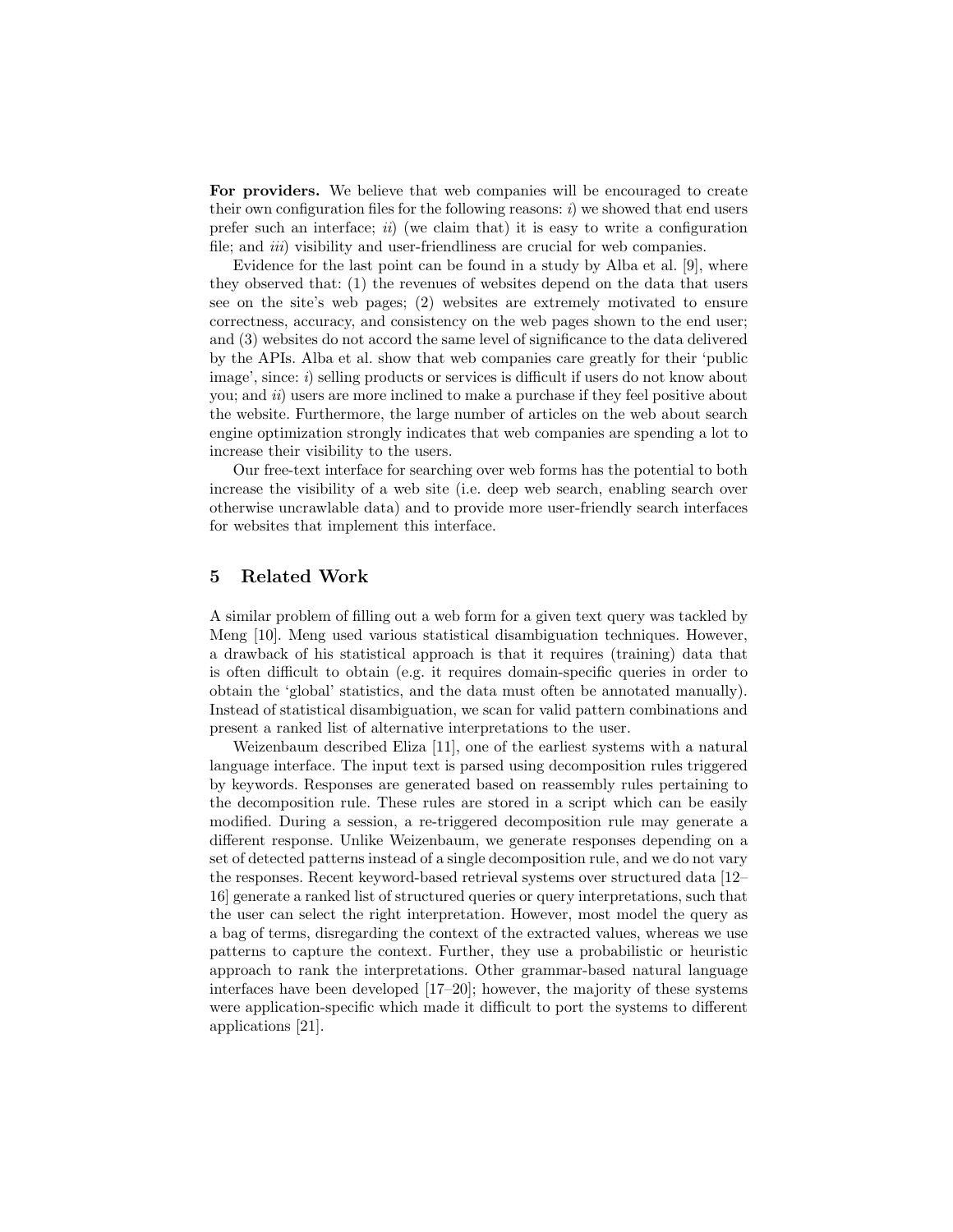The difficulty of porting a system from one application (domain) to another is also apparent in information extraction systems, i.e. systems that extract all entities from large bodies of texts. To overcome the difficulty of porting, Appelt and Onyshkevych [4] propose the Common Pattern Specification Language (CPSL). At the heart of the CPSL grammar are the rules. Each rule has a priority, a pattern and an action. Input matched by the pattern part can be operated on by the action part of the rule. Ambiguity arises when multiple rules match at a given input location, and is resolved as follows: the rule that matches the largest part of the input is preferred, and if two rules match the same portion of the input, the rule with the highest priority is preferred. In case of equal priorities of matching rules, the rule declared earlier in the specification file is preferred. Like Appelt and Onyshkevych, we propose a pattern specification language, and the patterns are used to scan the input text. However, we generate interactive query suggestions and we produce a ranked list of interpretations instead of a single interpretation.

# 6 Conclusion and Future Work

We introduced a novel specification language for describing a free-text interface (FTI) to complex web forms. Our system uses patterns to scan the user input and extract 'bags of key/value-pairs'. The system is capable of both generating query suggestions on the fly and generating ranked query interpretations.

We carried out a user study to compare the FTI with an existing travel planner web form. Our results showed that the subjects were significantly faster at finding information when using the FTI instead of the complex form by about 8–9%. Furthermore, they significantly preferred using the FTI over using the original web form. The results also showed that the subjects were highly consistent in their query formulations, and that there was considerable query variation between subjects, even in such a limited scenario.

In future work we will investigate whether configuring the FTI is really easy or not, by building FTIs in different domains and analyzing the builders' opinions about the configuration process. Also, we will investigate optimizations of the parsing process, and examine different ways to combine patterns of multiple websites in one domain.

Acknowledgments This research was supported by the Netherlands Organization for Scientific Research, NWO, grants 639.022.809 and 612.066.513.

# References

- 1. Sun, J., Bai, X., Li, Z., Che, H., Liu, H.: Towards a wrapper-driven ontology-based framework for knowledge extraction. In: KSEM'07, Berlin, Heidelberg, Springer-Verlag (2007) 230–242
- 2. Kaufmann, E., Bernstein, A.: Evaluating the usability of natural language query languages and interfaces to semantic web knowledge bases. Web Semantics: Science, Services and Agents on the World Wide Web (2010)